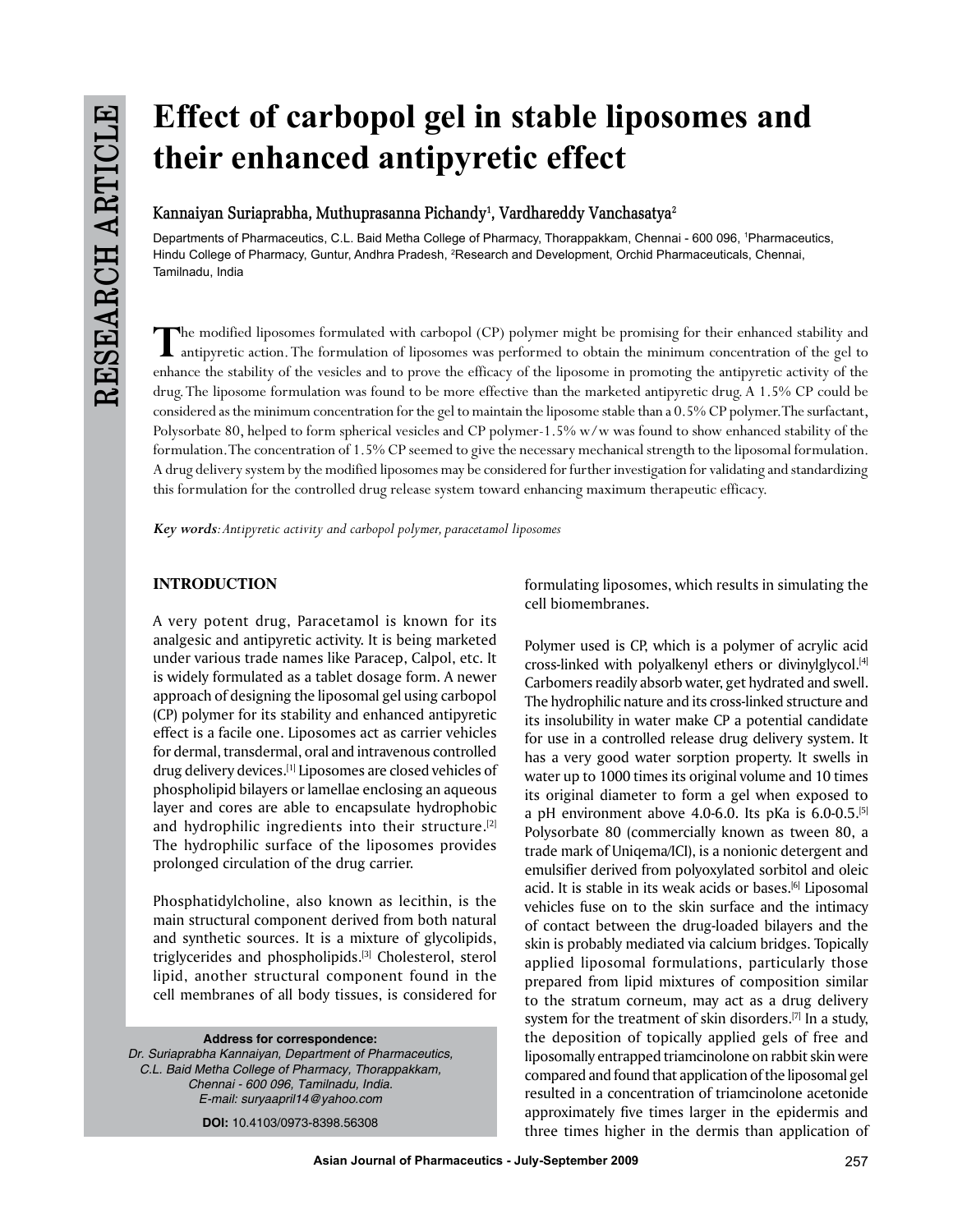the free drug gel. $[8]$  A study was conducted to develop and characterize hydrophilic gels containing chlorophyllin (CHL) loaded liposomes as well as to evaluate their stability. The chlorophilin-loaded liposomes were found to be highest in the gel containing nonhydrogenated lecithin liposomes followed by the gel containing hydrogenated lecithin liposomes and liposome-free gel, indicating that the encapsulation of CHL in liposomes led to a greater stability of CHL.<sup>[12]</sup>

In another study, release of calcein and griseofulvin (GRF) from control (gels in which solutes are dissolved) and liposomal gels was studied using agarose-assisted immobilization as a technique to separate gels from drug-receptor compartments. They concluded that calcein and GRF release from control CP gels is faster compared with hydroxylethyl–celluloseand mixture gels. The same is true for calcein in liposomal gels. CP gel rheological properties were found to be significantly different (compared with the other gels), implying that these characteristics are important for drug diffusion from the gels. [13] In a study conducted by Pavelić *et al.,* they have designed and evaluated a new vaginal delivery system for the local treatment of vaginitis. Liposomes containing two commonly applied drugs in the treatment of vaginal infections, namely clotrimazole and metronidazole, were prepared by the proliposome and the polyol dilution methods. Storage stability studies have proved the ability of the CP 974P NF gel to preserve original size distributions of the incorporated liposomes. All the experiments performed confirm the applicability of bioadhesive liposome gels as a novel delivery system for the local therapy of vaginal infections.<sup>[14]</sup>

Mucoadhesive liposomes were prepared by coating multilamellar liposomes with CP in a similar manner to that used in the preparation of chitosan-coated liposomes (CS-Lip) The overall pharmacological effect of CP and CS-Lip was evaluated by means of the area under the plasma calcium concentration curve and was 2.4 and 2.8 times higher than that of negatively and positively charged non-Lip, respectively.[15] A novel topical benzoyl peroxide (BP) gel formulation containing liposomal BP was shown to significantly reduce local irritation relative to its nonliposomal BP gel (plain BP gel) preparation and also to improve clinical efficacy (almost twofold) in the treatment of acne. BP liposomes were prepared, optimized and formulated into a CP 934 gel base. The liposomal gel formulation of both the drugs significantly reduced the local adverse effects, thereby improving patient compliance.<sup>[16]</sup>

In our study, the formulation of liposomes was performed to obtain the minimum concentration of CP gel to enhance the stability of the vesicles and to prove the efficacy of the liposome in promoting the antipyretic activity of the drug.

## **MATERIALS AND METHODS**

Using lecithin and cholesterol in a molar ratio of 1:2, which was dissolved in 5 ml of organic (ether) and 3 ml of polysorbate 80, phospholipid vesicles were prepared having drug as the dispersed phase in the aqueous solution.[9] Various concentrations of CP: 0.5, 1, 1.5, 2 and 2.5% were prepared by the cold method.<sup>[9]</sup>

#### **Preparation of the liposomal gel**

Liposomes were prepared based on the solvent evaporation method.[9] About 100 mg of Paracetamol was dissolved in 100 ml of water. A series of dilutions were made to get a strength of 10 mcg/ml. The absorbance of the resulting solution was measured at 257 nm using a visible spectrometer (Elico-SL159). Lecithin and cholesterol, at a molar ratio of 1:2, were dissolved in an organic solvent – ether and 3 ml of polysorbate 80 was added. The contents were homogenized at 5000 rpm until the organic solvents got evaporated. The prepared standard solution was added to the homogenizer jar and homogenized lightly for the drug entrapment in the phospholipid vesicles. Five similar liposomes were prepared as such. Various concentrations (0.5, 1, 1.5 and 2%) of the CP gels were prepared in water and gently stirred for the gel to swell. Five milliliters of triethanolamine and water were alternatively added with continuous stirring to form a transparent gel until the gel was alkaline. The prepared liposomes were transferred to the CP gel of varying concentrations.

#### **Liposome particle size analysis**

The formulation was mounted on a glass slide and viewed under a calibrated microscope (Medilux – 2117 R II; Kyowa–Getner, Ambala, India).The liposomes were analyzed for their size distribution using a compound microscope at 100X to observe for their spherical nature after their suitable dilution.<sup>[10]</sup> The mean diameter of the liposomal particles was found to be 275.10 + 10  $\mu$ m in the range of 178.5-455  $\mu$ m.

#### **Determination of the** *in vitro* **drug release kinetics**

The *in vitro* release of the drug in a free form was determined from the different formulations using a dialysis bag. A known quantity of the gel (1 g drug equivalent of the prepared test and standard gels) formulation was weighed and filled in a dialysis sac (Sigma Chemical Company, St. Louis, MO, USA) and sealed in a glass vial under a constant magnetic stirring. This dialysis tube was suspended in the release medium of 0.1N hydrochloride solution. The medium was maintained at 37°C with stirring at 100 rpm, maintaining a proper sink condition. The samples were withdrawn and were serially diluted with 0.1N hydrochloric acid (to simulate gastric media) to get a final concentration of 1 mcg/ml. The amount of Paracetamol in the media was determined using a visible spectrometer (ELICO-SL159) at 247 nm.[11] The release study was conducted at various intervals of 1, 2 and 3, 4 weeks, first and second month, respectively, after storing at 25°C at 60% relative humidity.

#### **Animal studies**

All the animal experiments were carried out after the prior approval from the Institutional Animal Ethical committee. Wurster rat (200-250 g) of four groups each containing two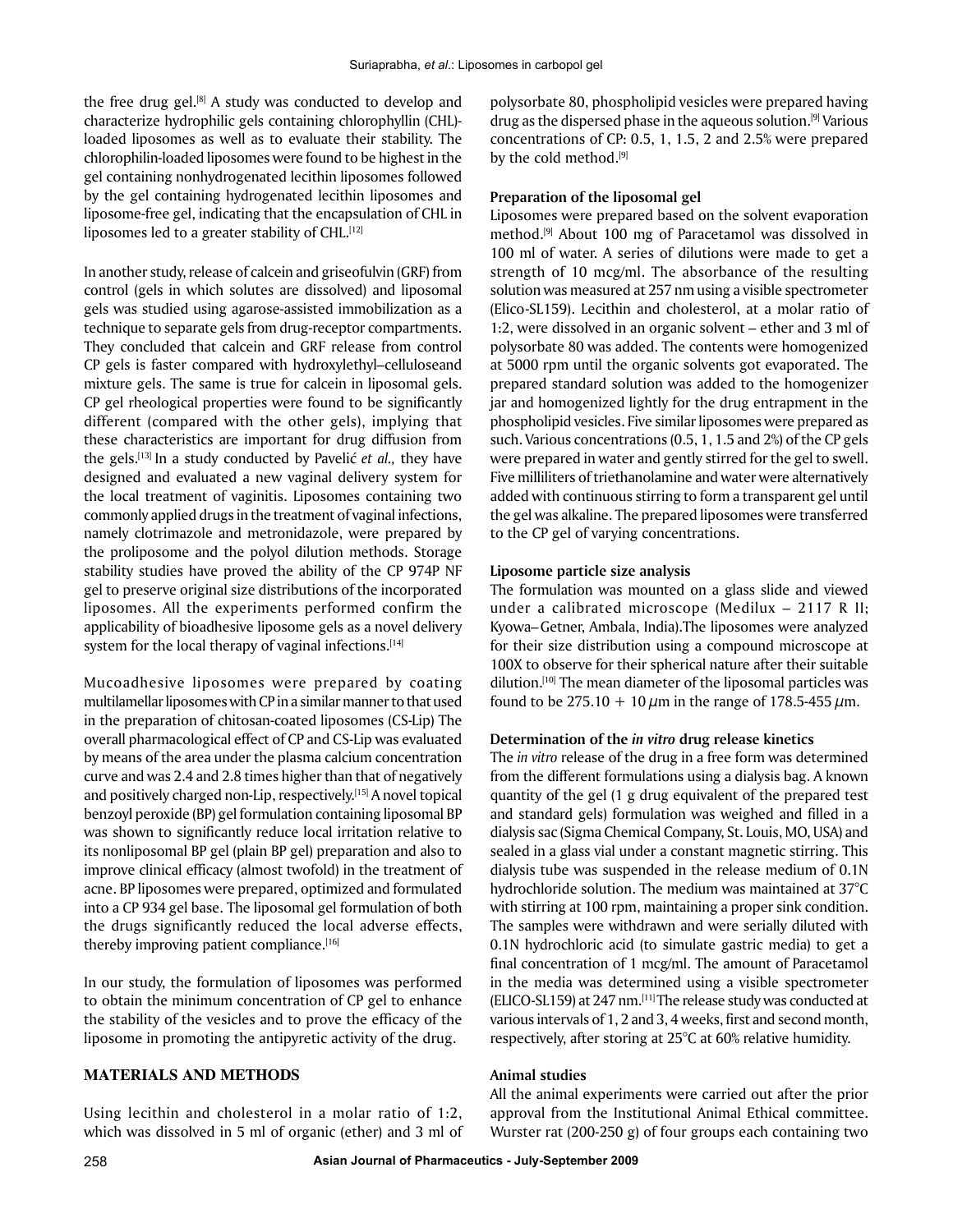

**Figure 1:** Plot showing *in vivo* animal study–antipyretic action

rats were taken. To all the four groups of animals, 0.5 ml (6% aqueous dispersion) of yeast was administrated via the subcutaneous route. After 15 min, various drug solutions were administrated orally through an oral feeding needle. The first group was administrated orally with saline 0.9% w/v (control). The second group was administrated with Paracetamol drug solution (Paracetamol – 1 mg/ml) orally. The third group was administrated with liposomal drug solution orally containing Paracetamol – 1 mg/ml. The fourth group was administrated with marketed Paracetamol drug solution (1 mg/ml) orally. The control of rise in body temperatures was recorded at various time intervals (0, 1, 2, 3, 4, 5, 6, 7 h). Similarly, three such cycles were performed after providing 1 week of wash out period and the average results were tabulated and the plot of concentration verses temperature was made.

### **RESULTS AND DISCUSSION**

The modified liposomal gel seems to show enhanced permeability, faster onset of action and enhanced antipyretic action compared with the other formulation used in antipyretic study. The liposomal gel entrapping the drug Paracetamol were able to control the rise in body temperature at a faster rate than the other Paracetamol/ control formulation viz saline solution, Paracetamol drug solution and marketed formulation, and this was evident from Figure 1. This ensures that liposome-entrapped Paracetamol matrixed in 1.5% of CP gel was more efficient in regaining or controlling the elevating body temperature of the animal than the other positive (marketed formulation) and negative control (saline solution).

The surfactant – polysorbate 80 – helped to form spherical vesicles and CP polymer-1.5% was found to show enhanced stability of the formulation. The concentration of 1.5% CP seemed to give mechanical strength to liposomal formulation thus preventing any leakage of drug from



**Figure 2:** Plot showing *in vitro* release of varying concentrations of prepared carbopol gels at varying time intervals

vesicles till 8 weeks than the other gel concentration viz 0.5,1, 2 and 2.5 % w/w, and this could be clearly represented in Figure 2.

The liposomal formulation of Paracetamol matrixed in 1.5% CP gel was much superior in keeping the drug stable and intact within the liposomes thus preventing the degradation of the lipid carrier during the storage period, and this was evident from the *in vitro* studies [Figure 3]. The liposomal gel of Paracetamol (1.5% CP) showed satisfactory *in vitro* release after storage till 8 weeks. The liposome formulation was found to be more effective than the marketed antipyretic drug and 1.5% of CP could be considered as the minimum concentration for the gel to maintain the liposomes in a stable state than other CP concentration as antipyretic drug delivery for analgesic.

Thus, this optimized liposomal formulation matrixed in 1.5% CP gel would be considered most suitable toward faster onset of action and stability for the drug than the conventional drug dosage forms.